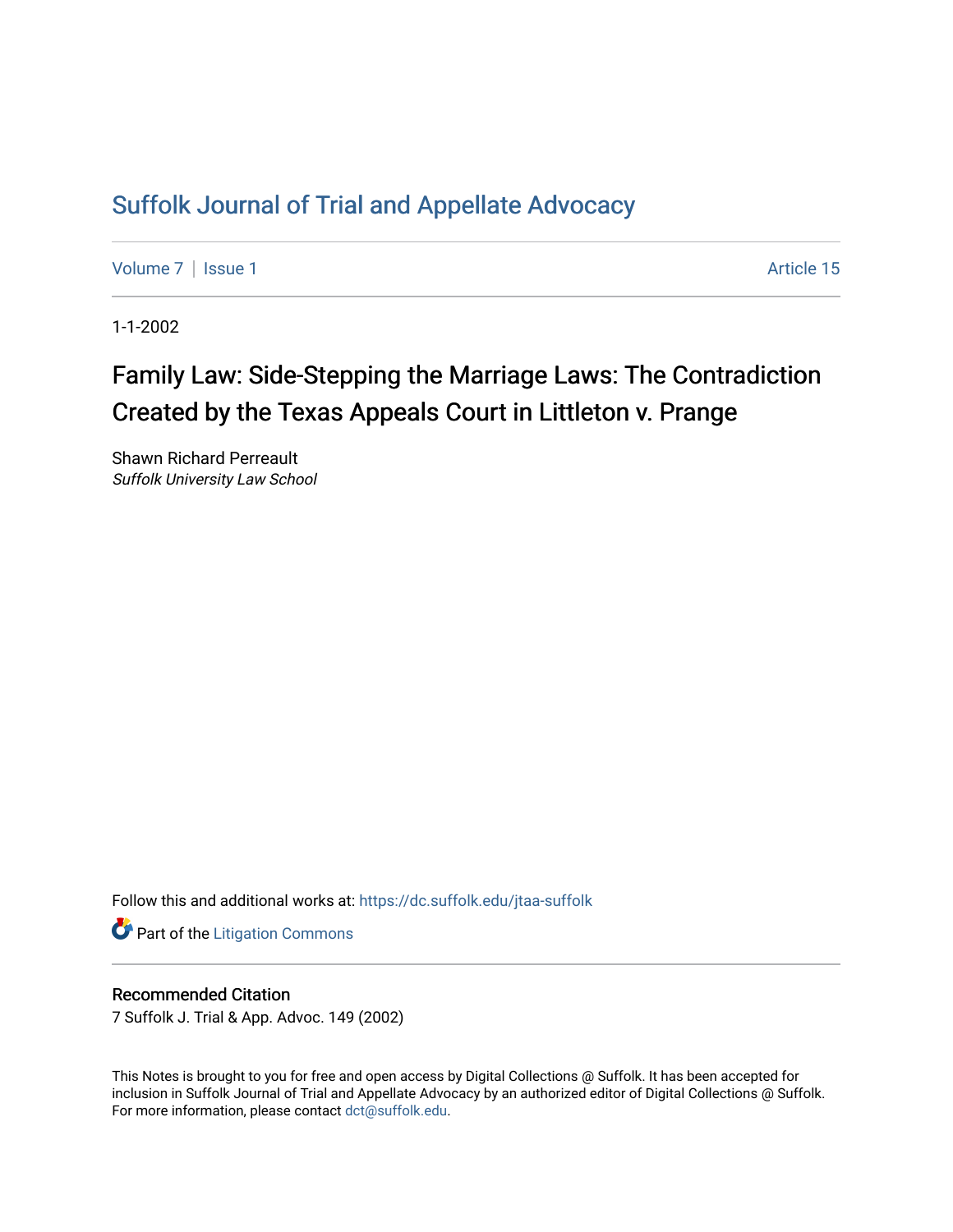## **FAMILY LAW - "SIDE-STEPPING" THE MARRIAGE LAWS: THE CONTRADICTION CREATED BY THE TEXAS APPEALS COURT IN** *LITTLETON v. PRANGE'*

#### **I.** INTRODUCTION

Is it our physical appearance, our biological make-up, or how we feel that defines our gender? With the advancement of medical procedures in gender modification, courts are now looking past the outward physical appearance of a person to determine his or her sex.  $2$  According to the Texas Court of Appeal and its reasoning in *Littleton v. Prange,* a person's physical appearance no longer defines his or her gender. $3$  The Appeals Court defined gender solely **by** a person's chromosome makeup.4 Due to this recent ruling, post-operative transsexuals engaging in what appears to be heterosexual relationships are being denied the right to marry on the grounds that it would actually be a same-sex marriage based on the chromosomes of the two people involved.<sup>5</sup> Therefore, post-operative transsexuals therefore have now joined forces with gays and lesbians in the national debate over same-sex marriages. <sup>6</sup>

Identity is one of the biggest hurdles that transsexuals face with regards to personal and social acceptance.<sup>7</sup> Transsexuals face identity confusion on both social and personal levels.<sup>8</sup> Too often in society,

**<sup>&#</sup>x27; 9 S.W.3d 223 (1999)** (ruling transsexual wife had no standing in claim for husband's wrongful death because marriage between post-operative transsexual female and heterosexual male invalid).

**<sup>2</sup>** Littleton v. Prange, **9 S.W.3d 223,** 224 (Tex. **App. 1999)** (outlining sexreassignment surgery).

*Id.* at **230** (post-operative female deemed male with regards to marital and divorce rights).

*<sup>4</sup>Id.* at **227** (fixing biological sexual constitution at birth).

<sup>&</sup>lt;sup>5</sup> *Id.* at 230-31(holding post-operative female transsexual has male chromosomes like her husband).

**<sup>6</sup>***See* Mary Coombs, *Transgenderism and Sexual Orientation: More Than a Marriage of Convenience,* **3 N.J.S.O.L.** 4, 4-6 (analyzing relationship between transgenderism and homosexuality). The transgender community consists of people who are defined **by** their "non-normative" position on issues of sexual identity. *Id.* at 6. This community includes transsexuals, both post-operative and pre-operative, transvestites, and cross-dressers. *Id.* at **6.**

*Id.* at 5-6. **8** *Id.* at 5.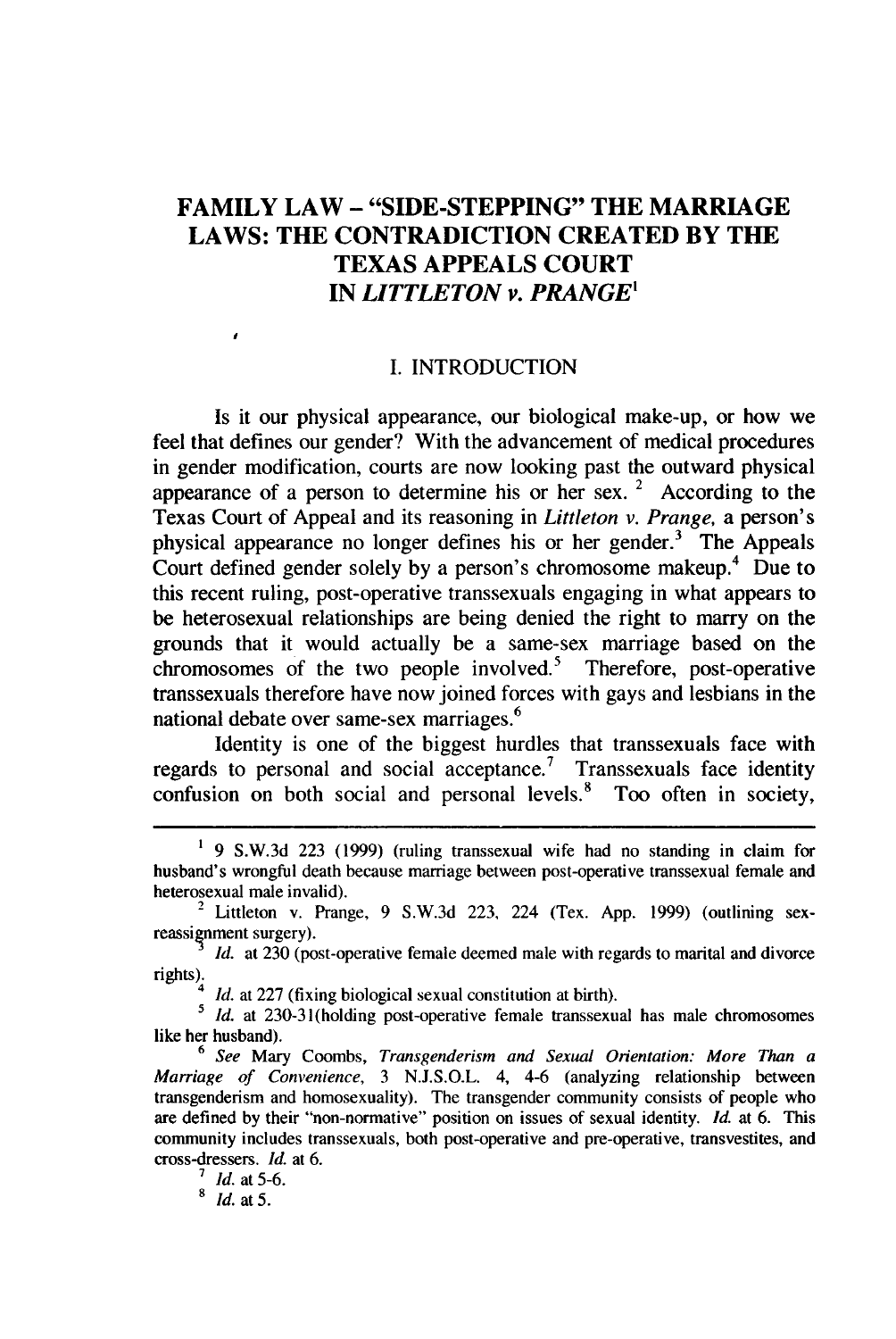transsexuals are confused with homosexual men and women or with transvestites.<sup>9</sup> In actuality, transgenderism is about sexual identity and not sexual orientation.<sup>10</sup> Transsexuals are people who feel that their physical gender attributes do not reflect their internal gender identification.<sup>1</sup> Transsexualism, or gender dysphoria syndrome, is described as a "passionate, life-long conviction that one's psychological gender, an indefinable feeling of maleness or femaleness, is opposite to one's anatomic sex." $12$  Many transsexuals seek to align their "inner-self" with their "outer-self' through hormone treatments, psychological therapy, and surgical procedures. **<sup>13</sup>**

Transsexuals can be described by the steps they have taken to align their "inner" and "outer" selves.<sup>14</sup> Pre-operative transsexuals are preparing for gender re-assignment surgery.<sup>15</sup> Post-operatives transsexuals have already gone through gender re-assignment surgery.<sup>16</sup> The medical field initially developed methods for transforming men into women but lack the ability to provide them with sensation and stimulation.<sup>17</sup> With time, they

*10 Id.* at *5. See also* Katrina C. Rose, *The Transsexual and the Damage Done: The Fourth Court of Appeals Opens PanDOMA's Box by Closing the Door on Transsexuals' Right to Marry,* 9 LAW AND SEX **1,** 2-12, (1999/2000).

**'** *See supra* notes 9-10.

<sup>12</sup> Jerold Taitz, *Judicial Determination of the Sexual Identity of Post-Operative Transsexuals: A New Form of Sex Discrimination,* 13 AM. **J.** L. AND MED. 53, 54 (1987) (quoting Belli, *Transsexual Surgery: A New Tort?,* 239 J.A.M.A. 2143, 2144 (1978)) (discussing need to legally recognize transsexual's new sex and identity).

**<sup>13</sup>***Id.* at 54-56 (describing "sex change" procedures and inability to create new biological sex capable of procreation).

<sup>14</sup> *Id.* at 54-56.<br><sup>15</sup> *Id.* at 54-56 (discussing use of hormone treatments to create male or female gender attributes).

**<sup>16</sup>***Id.* at 54-56 (discussing use of plastic surgery in replacement of one genitalia for another).

<sup>17</sup> Jerold Taitz, *Judicial Determination of the Sexual Identity of Post-Operative Transsexuals: A New Form of Sex Discrimination,* **13** AM. J. L. AND MED. 53, 54-56 (1987). The procedure for transforming a transsexual male into a post-operative female requires the amputation of the male genitalia. *Id.* at 55-56. Through plastic surgery, an artificial vagina is created from the penis. *Id.* at 56. Surgical or hormonal treatment forms female-like breasts. *Id.* at 56. After successful surgery and hormonal treatment, the body of the postoperative female appears to have regular female form and female organs. *Id.* at 56. A properly constructed artificial vagina can fully accept an erect penis and the post-operative female may have sexual intercourse in the same physical manner as a biological male. *Id.* at **56.**

**<sup>9</sup>** *Id. See* also Katrina C. Rose, *The Transsexual and the Damage Done: The Fourth* Court of *Appeals Opens PanDOMA's Box by Closing the Door on Transsexuals' Right to* Marry, 9 LAW AND SEX 1, 2-12, (1999/2000). Homosexuals are people who are attracted to people of the same sex. *Id.* Transvestites, also referred to as cross-dressers, are people who find pleasure dressing in the clothing of the opposite sex. *Id.* Transsexuals may be transvestites, but not all transvestites are transsexuals. *Id.* Transsexuals can be differentiated from transvestites by a conviction of actually belonging to the opposite sex. *Id.*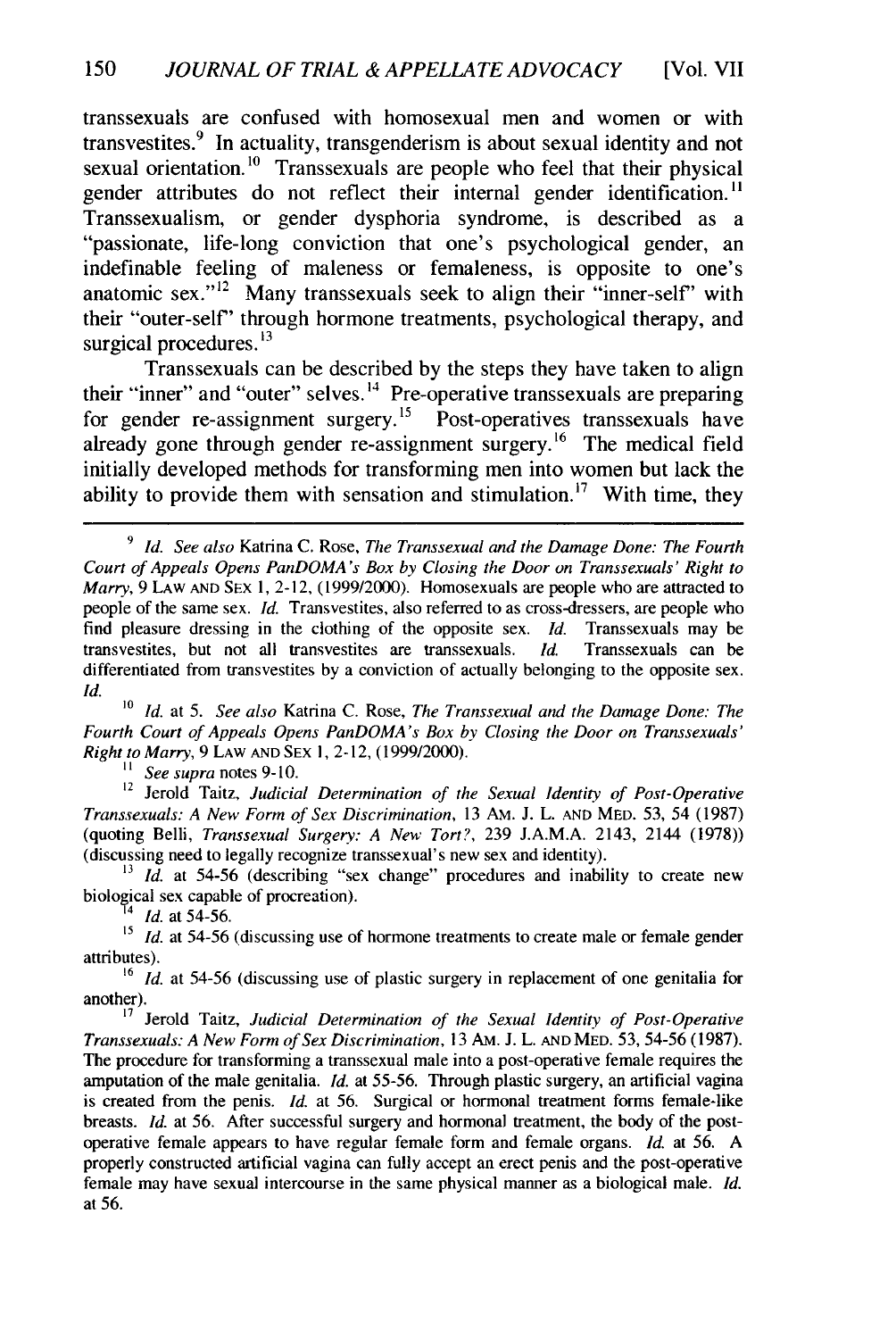have been able to advance these methods to provide post-operative females with both sensation and stimulation.<sup>18</sup> With further developments in surgical procedures, the medical field has been able to develop methods for transforming women into men but with less success in providing sensation and stimulation.<sup>19</sup> Lastly, non-surgical transsexuals are not looking to use surgical methods to modify their biological gender attributes.<sup>20</sup> No matter what characterization a transsexual fits into, he or she can be faced with three legal hurdles.<sup>21</sup> Cases involving transsexuals typically deal with the amendment of identification records, with discrimination, or with marriages between transsexuals and non-transsexuals.<sup>22</sup>

Many transsexuals seek harmony within themselves and within society by attempting to change their name and/or sex on their birth certificates but are met with considerable resistance.23 In *Anonymous v. Mellon*,<sup> $24$ </sup> a post-operative female sought to have her name and sex changed on her birth certificate, which showed her as being male and having a male name.<sup>25</sup> The Bureau of Vital Records issued a new birth certificate with her new female name but left no indication of sex.<sup>26</sup> She insisted that the new certificate identify her as female, but these demands were rejected.<sup>27</sup> Petitioner then sued the Bureau, claiming that it acted irrationally, arbitrarily, and without basis in denying her request.<sup>28</sup> The court found that the Bureau had not acted arbitrarily and was within its power to deny modifications to sex on birth certificates in regards to transsexuals.<sup>29</sup>

*<sup>18</sup> Id.*

<sup>&</sup>lt;sup>19</sup> *Id.* at 56. The surgical procedure for transforming a female into a post-operative male requires amputation of the female breasts, a hysterectomy, and the construction of a penis and scrotum by plastic surgery. *Id.* at 56. As in the case of a post-operative female, the re-allocation of the urethra in the post-operative male requires delicate surgery. *Id.* at 56. After several operations, the post-operative male takes on a masculine form. *Id.* at 56. The post-operative male, however, is unable to achieve erection. *Id.* at 56. Special medical appliances, some of which may be built into the penis, are available to help both postoperative males as well as biological males to achieve an erection and have sexual intercourse. *Id.* at 56.

<sup>&</sup>lt;sup>20</sup> Mary Coombs, *Transgenderism and Sexual Orientation: More Than a Marriage of Convenience,* 3 N.J.S.O.L., 4, 7.

<sup>&</sup>lt;sup>21</sup> See In re Estate of Gardiner, 22 P 3d 1086, 1100 (Kan. Ct. App. 2001) (validating post-operative female's marriage and rights to deceased husband's estate).

<sup>&</sup>lt;sup>22</sup> *Id.* at 1100.<br><sup>23</sup> *See infra* notes 24-44 and accompanying text.

<sup>&</sup>lt;sup>24</sup> 91 Misc. 2d 375 (NY Sup. Ct. 1977).<br><sup>25</sup> Anonymous v. Mellon, 91 Misc. 2d 375, 375 (NY Sup. Ct. 1977).

<sup>26</sup>*Id.* at 376.

<sup>27</sup> *Id.* at 376.

<sup>28</sup>*Id.* at 377.

<sup>29</sup> *Mellon,* 91 Misc. at 380.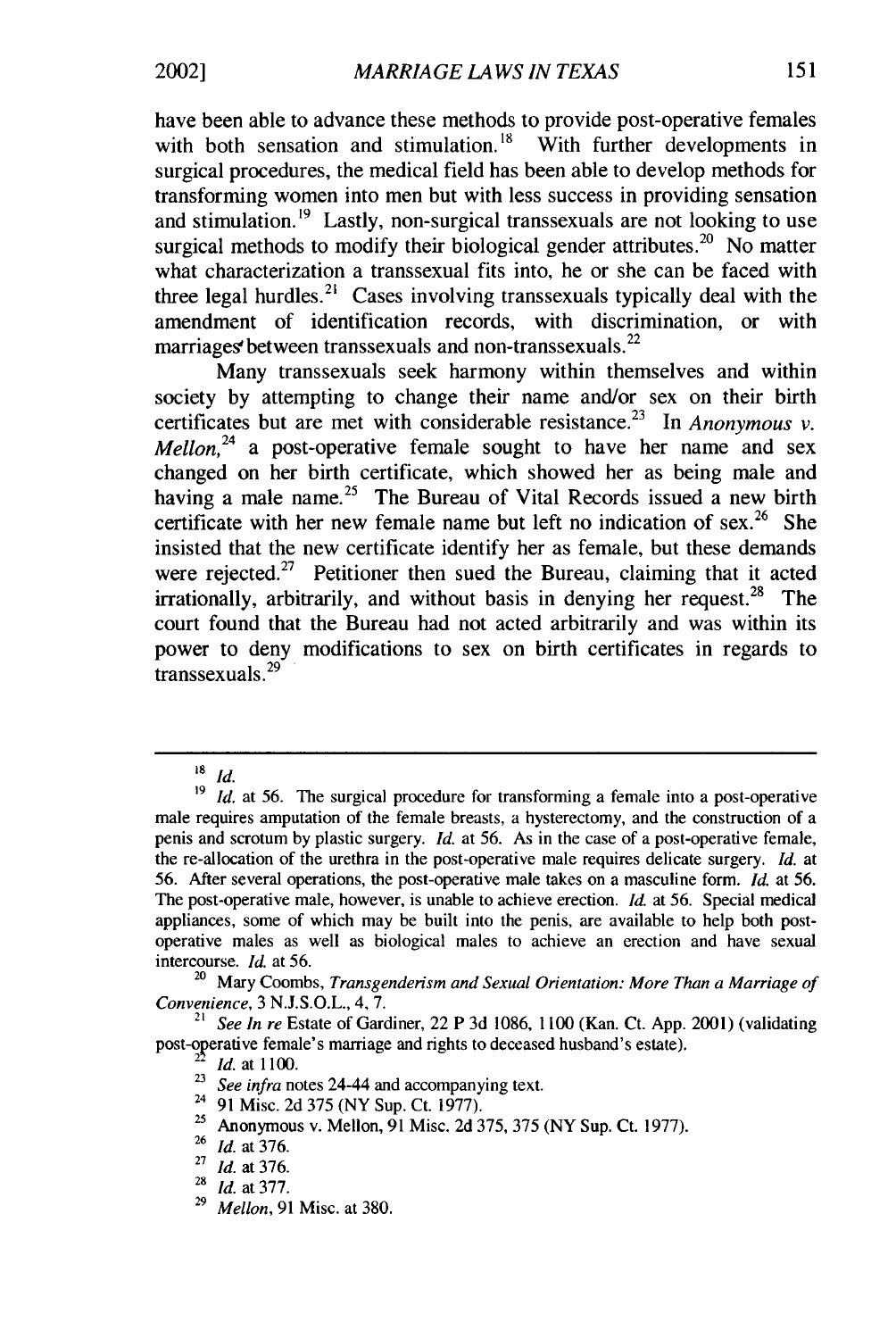In *Matter of Anonymous,<sup>30</sup>*a post-operative female transsexual sought to have the name on her birth certificate changed.<sup>31</sup> Petitioner sought to use a female name for both the psychological gratification and the acceptance by society as a female.<sup>32</sup> The court granted the application and allowed the petitioner to change the name on her birth certificate.<sup>33</sup> But the court also stated that this order shall not be used or relied upon by petitioner as any evidence or judicial determination that the sex of the petitioner has in fact been changed. <sup>34</sup>

In *Hartin v. Director of the Bureau of Records and Statistics,<sup>35</sup>*a post-operative female requested, from the Bureau of Records and Statistics, a new birth certificate that would identify her new name and sex.<sup>36</sup> The Bureau issued a new birth certificate with the petitioner's new  $f$  female name but omitted any identity of sex.<sup>37</sup> Petitioner sued the Bureau claiming that it abused its discretion and was arbitrary in refusing her request.38 The court based its opinion on findings made by the Committee on Public Health of the New York Academy of Medicine, and reasoned "that male to female transsexuals are still chromosomally males while ostensibly female and that it is questionable whether laws and records such as birth certificates should be changed and thereby used as a means to help psychologically ill persons in their social adaptation."<sup>39</sup> The court then concluded that the Bureau acted within its power and was not arbitrary in refusing to change the sex to female on the petitioner's birth certificate.<sup>40</sup> The court goes on to state that "the desire of concealment of a change of sex by the transsexual is outweighed by the public interest for protection against fraud.'

In *Anonymous v. Weiner,<sup>42</sup>*a post-operative female transsexual requested that the name and sex on her birth certificate be changed to

**<sup>34</sup>***Id.* at **3 10.**

<sup>42</sup>50 Misc. 2d 380 (NY Sup. Ct.1966). Petitioner, a transsexual, sought to consummate her change in sex by applying for the issuance of a new birth certificate from the New York Bureau of Records and Statistics. *Id.* at 381-82. She wanted the new birth certificate to reflect both her new gender and her new name. *Id.* at 382. The application was denied. *Id.* at 382.

**<sup>30</sup>**64 Misc. 2d 309 (NY Sup. Ct. 1970).

**<sup>31</sup>** In the Matter of Anonymous, 64 Misc. 2d 309, 309 (NY Sup. Ct. 1970).

<sup>32</sup> *Id.* at **310.**

**<sup>31</sup>***Id.* at **310.**

**<sup>3&#</sup>x27;** 75 Misc. 2d 229 (NY Sup. Ct. 1973).

<sup>&</sup>lt;sup>36</sup> Hartin v. Director of the Bureau of Records and Statistics, 75 Misc. 2d 229, 230 (NY Sup. Ct. 1973).

*<sup>37</sup>Id.* at 230.

<sup>38</sup>*Id.* at 230.

**<sup>39</sup>Id.** at 231.

*<sup>40</sup>Hartin,* 75 Misc. 2d at 232.

 $^{41}_{42}$  *Id.* at 231.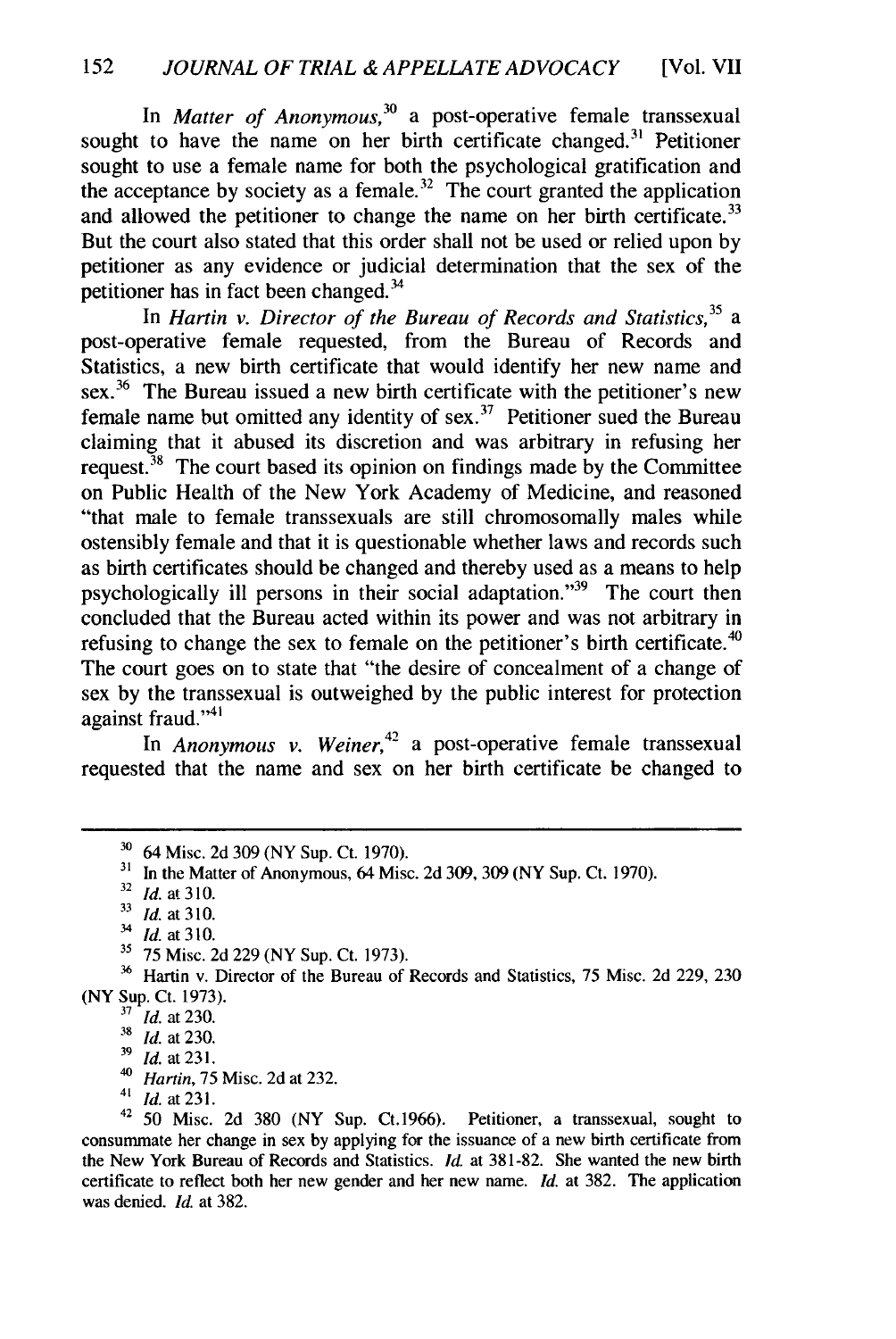coincide with her new identity.<sup>43</sup> Using the same reasoning and report as the *Hartin* court, the New York Superior Court supported the Bureau's denial of changing both the petitioner's name and sex.<sup>44</sup>

In addition to the resistance that transsexuals face in trying to change their genders, they are also faced with prejudice and intolerance because of their changes. $45$  Due to their inability to fall into the socially prescribed "norm," many transsexuals are forced to deal with discrimination in a number of forums, like the workplace and sports.<sup>46</sup> With the ongoing debate over same-sex marriages and the government's ability td define marriage, the biggest and most pressing hurdle that transsexuals currently face is their right to marry their partners.<sup>47</sup>

Although the decision in *Littleton* has closed the door on some types of post-transsexual marriages, it has opened to door to others.<sup>48</sup> Posttranssexuals engaging in what appears to be homosexual relationships are now enjoying the rights of marriage.<sup>49</sup> For instance, transgender females, who were born men, are legally marrying their female partners.<sup>50</sup> What appears to be a same sex relationship is actually a heterosexual relationship based on their chromosomes. <sup>51</sup>

With no case law or legislative support, the Texas Appeals Court faced making a precedent on the legality of transsexual marriages.<sup>52</sup> This Note analyzes the questions posed to the Texas Court of Appeals, how the Court answered those questions, and the effect that those answers have had

<sup>48</sup>*Prange,* 9 S.W.3d at 231.

*<sup>52</sup>Prange,* 9 S.W.3d at 231.

 $43$  Anonymous v. Weiner, 50 Misc. 2d 380, 381 (NY Sup. Ct.1966).

*<sup>&</sup>quot;A Id.* at 382-83.

*<sup>45</sup>See supra* notes 23-44 and accompanying text. *See also infra* notes 46-47 and accompanying text. *See also, generally Hartin,* 75 Misc. 2d 229 (NY Sup. Ct. 1973).

*See* Ulane v. Eastern Airlines, 742 F.2d 1081, 1081 (1984). In *Ulane,* a postoperative female transsexual was fired after undergoing sex reassignment surgery. *Id.* Plaintiff sued for discrimination under Title VII of the Civil Rights Act of 1964, 42 U.S.C.S. §§ 2000e-2000e-17. *Id.* At the trial court level, the plaintiff was awarded reinstatement and back pay. *Id.* But upon appeal, the court reversed the decision reasoning that transsexuals are not a protected class under Title VII and, therefore, have no standing for a discrimination action. *Id.; See also* Richards v. United States Tennis Assoc., 93 Misc. 2d 713 (NY Sup. Ct. 1977). In *Richards,* a post-operative female, who was once an accomplished male tennis player, was prevented from qualifying and/or playing in the U.S. Open as a woman after she was required to take a sex-chromatin test. *Id.* at 714. The plaintiff sued the tennis association for discrimination under the Human Right Law of New York, §§290, 296. *Id.* at 722. Having found in favor of the plaintiff, the court reasoned transsexuals were protected under the "sex" class of anti-discrimination statutes. *Id.* at 722.

<sup>47</sup>*See In re* Estate of Gardiner, 22 P. 3d 1086, 1100 (Kan. Ct. App. 2001).

<sup>49</sup>PlanetOut News Staff, *Texas Trans-Marriage Two Step,* (8/30/2000), *available at* **PLANETOUT.COM** (using Texas Appeals Court ruling to gain license for another transwoman's marriage to woman).

 $\overline{a}$   $\overline{b}$ 

 $51$   $\overline{Id}$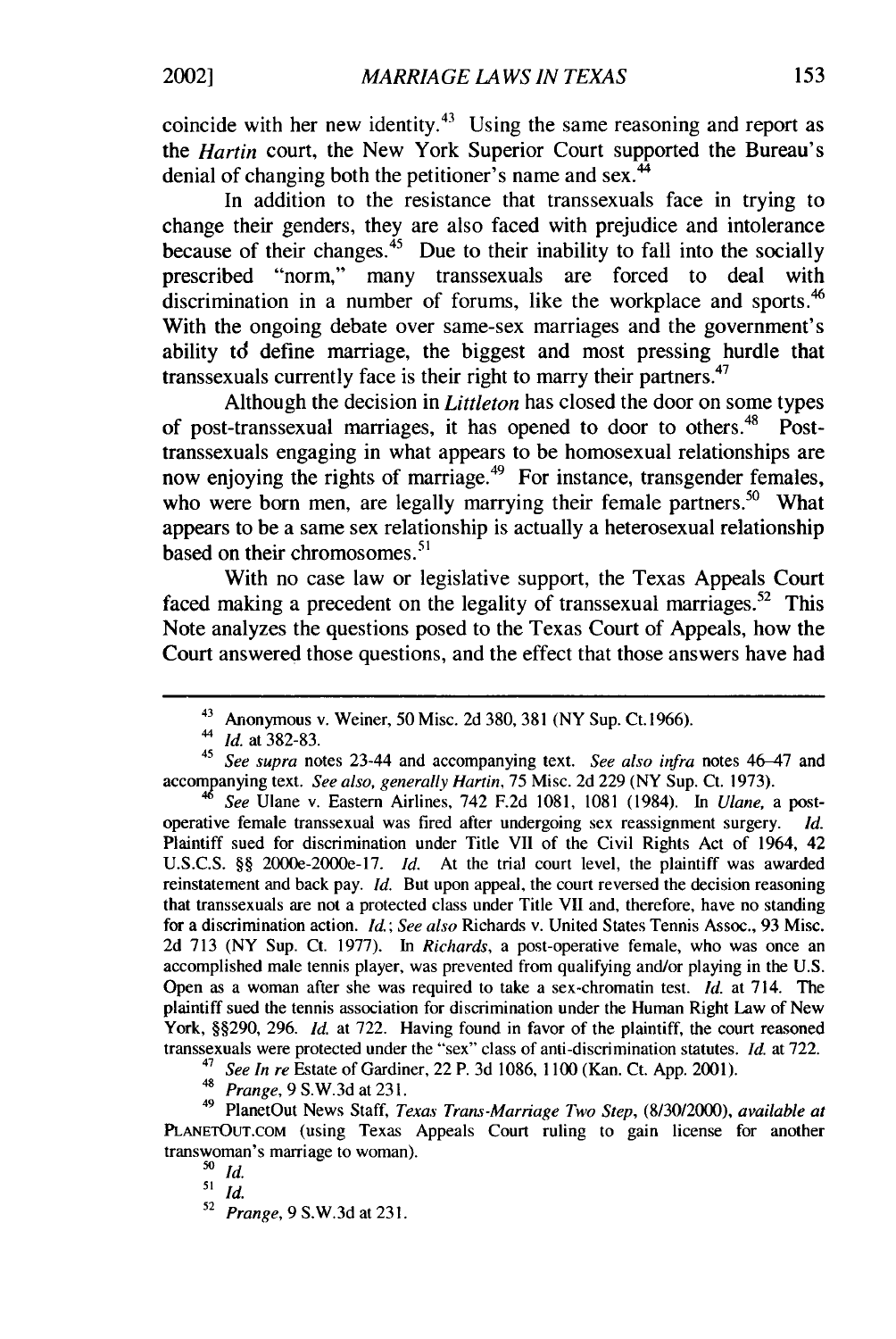on the growing controversy over marriages that do not fall within the heterosexual norm.<sup>53</sup> Part II of this Note examines the *Littleton v. Prange* case and the facts that lead up to it.<sup>54</sup> Part III explores the reasoning used in the *Littleton* decision and other similar decisions around the world.<sup>55</sup> Part IV examines the current trends that have stemmed from the *Littleton* case and how they work into the current debate over same-sex and transsexual marriages.56 The Note concludes with a discussion of what the future holds for transsexuals and their place in society.

## II. *LITTLETON V. PRANGE:* THE FACTS AND LEGAL HISTORY

Lee Cavazos, Jr. was born in San Antonio, Texas in  $1952$ <sup>57</sup> When he was born, Lee was male by all medical reasoning and observation.<sup>58</sup> Early on in his childhood, Lee began to feel more and more like a little girl than a little boy.<sup>59</sup> To combat these conflicting feelings, Lee's parents took him to a pediatrician who placed Lee on additional male hormones.<sup>60</sup> Even with these prescribed hormones adding to his naturally produced testosterone, Lee identified more with the female gender than the male gender.<sup>61</sup> Around the age of seventeen, Lee began researching physicians and procedures for changing his gender identity. $\overline{6}^2$ 

Within five years, Lee began psychological and psychiatric counseling in preparation for his change from male to female.<sup>63</sup> At the age of twenty-five, Lee Cavazos, Jr. legally changed his name to Christie Cavazos.<sup>64</sup> At this time, Christie started undergoing various treatments and receiving female hormones.<sup>65</sup> After twenty-seven years, Christie was finally allowed to become the person she had felt like since she was a small boy.66 Christie went through three surgical operations that removed all her male physical attributes and replaced them with female counterparts.<sup>67</sup>

Shortly after her surgery in 1989, Christie married Jonathan Mark Littleton in Kentucky and became Christie Littleton.<sup>68</sup> Jonathan was aware

**<sup>59</sup>***Id.*

- **<sup>63</sup>***Id.*
- <sup>64</sup>*id*

**68** *Id.*

*<sup>53</sup>See supra* notes 1-51 and accompanying text.

*<sup>54</sup>See infra* notes 57-78 and accompanying text.

*<sup>55</sup>See infra* notes 79-176 and accompanying text.

<sup>56</sup>*See infra* notes 177-191 and accompanying text.

**<sup>57</sup>***Prange,* 9 S.W.3d at 224.

<sup>58</sup>*Id.*

**<sup>6</sup>** *id.*

<sup>61</sup>*Id.*

**<sup>62</sup>***Prange,* 9 S.W.3d at 224-25.

<sup>65</sup>*Id.*

<sup>66</sup> *Id.*

**<sup>67</sup>***Prange,* 9 S.W.3d at 225.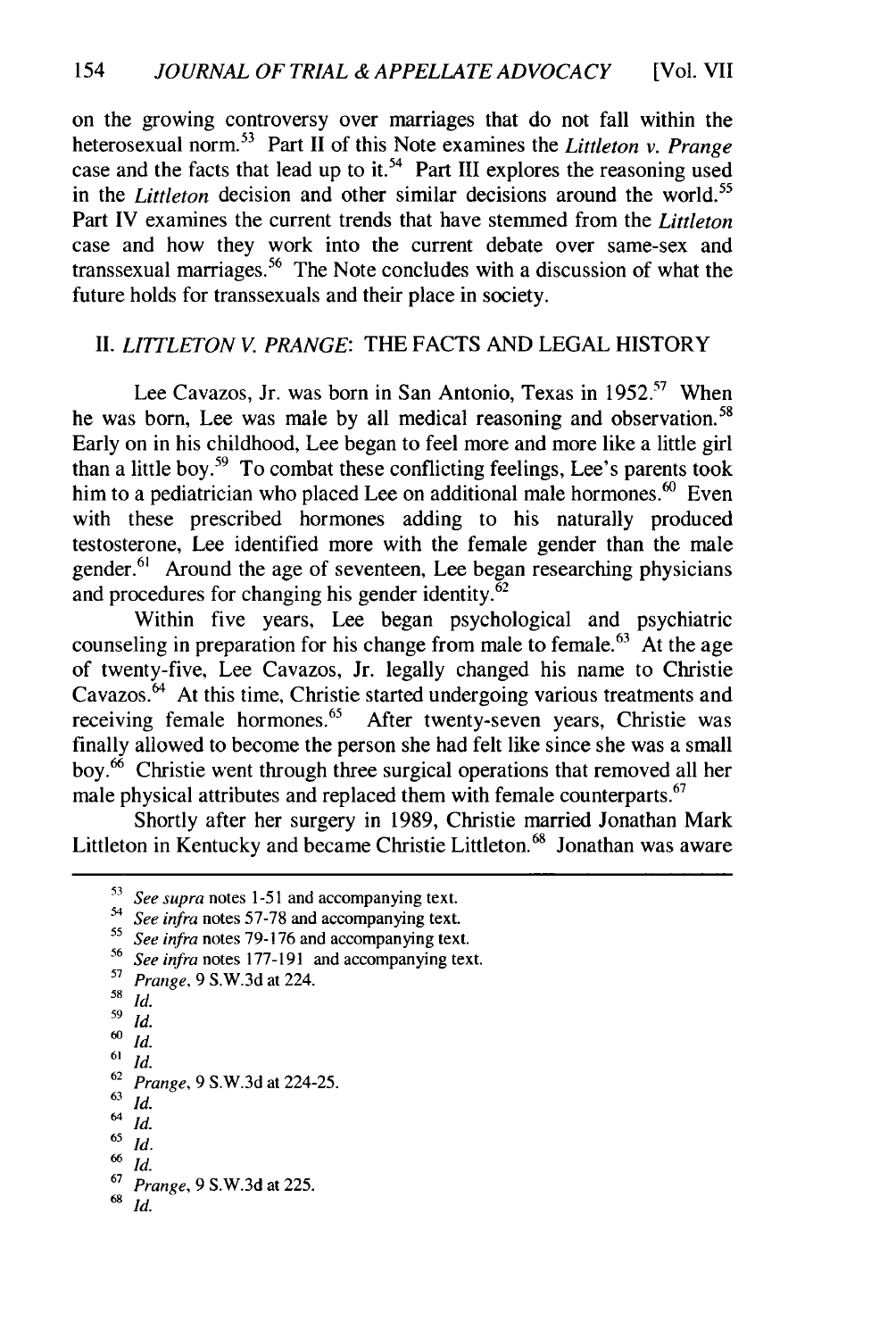of Christie's personal and medical history when they were married.<sup>69</sup> Jonathan lived with and loved Christie as his wife until his death in 1996.<sup>70</sup> Shortly after his death, Christie filed a medical malpractice lawsuit under the Texas Wrongful Death and Survival Statute against Jonathan's doctor, Mark Prange,  $\widetilde{M}$ . D.<sup>71</sup> Dr. Prange filed a motion for summary judgment arguing that Christie had no standing to bring the claim.<sup>72</sup> In his motion, Dr. Prange argued that Christie was actually a man and, therefore, her marriage to Jonathan was illegal.<sup>73</sup> According to the Wrongful Death and Survival Statute, Christie would have no standing as a wrongful death beneficiary if she were not actually Jonathan's spouse.<sup>74</sup> The trial court granted Dr. Prange's motion for summary judgment and declared Christie and Jonathan's marriage illegal.<sup>75</sup>

Upon the trial court's dismissal, Christie filed an appeal.<sup>76</sup> The appeals court was faced with two issues: the narrow issue of same-sex marriages in Texas and the broader issue of transsexual gender identification.<sup>77</sup> In a two-to-one decision, the Texas Appeals Court found that Christie's gender status in relation to Texas's Wrongful Death and Survival Statute was a legal issue and, therefore, susceptible to summary judgment.<sup>78</sup>

### III. REASONING BEHIND THE APPEALS COURT DECISION

Texas, like most states, specifically prohibits marriages between people of the same sex.<sup>79</sup> Only two states, Vermont and Hawaii, have case  $\frac{1}{2}$  and/or statutes that allow same sex marriages or unions.<sup>80</sup> On the national level, The United States Congress enacted the Defense of Marriage Act  $(DOMA)^{81}$  to "protect the institution of marriage."<sup>82</sup> DOMA

<sup>69</sup>*Id.* <sup>70</sup>*Id.* **71** *Id.* <sup>72</sup>*Prange,* 9 S.W.3d at 225. **73** *Id.* 74 *Id.* **75** Id. <sup>76</sup>*Id.* **<sup>77</sup>***Prange,* 9 S.W.3d at 225.

<sup>78</sup>*Id.*

**<sup>79</sup>**Julie A Greenberg, *When is a Man a Man, and When is a Woman a Woman?,* 52 **FLA.** L. REv. 745, 759-60 (2000) (quoting statutes of twenty-eight states).

**<sup>80</sup>***Id.; See also* Baker v. Vermont, 744 A.2d 864, 867 (Vt. 1999). Under the Vermont Constitution, same-sex couples cannot be deprived of the statutory benefits and protections afforded to persons of the opposite sex who choose to marry. *Id.;* Baehr v. Lewin, 852 P.2d 44, 67-68 (Haw. 1993) (holding that state has no compelling interest in restricting marriage to only heterosexuals).

**I** Defense of Marriage Act, 28 U.S.C. 1738C, 110 Stat. 2419 (1996).

<sup>82</sup>*See* 1 U.S.C. § 7 (Supp. 1997). According to its legislative history, DOMA has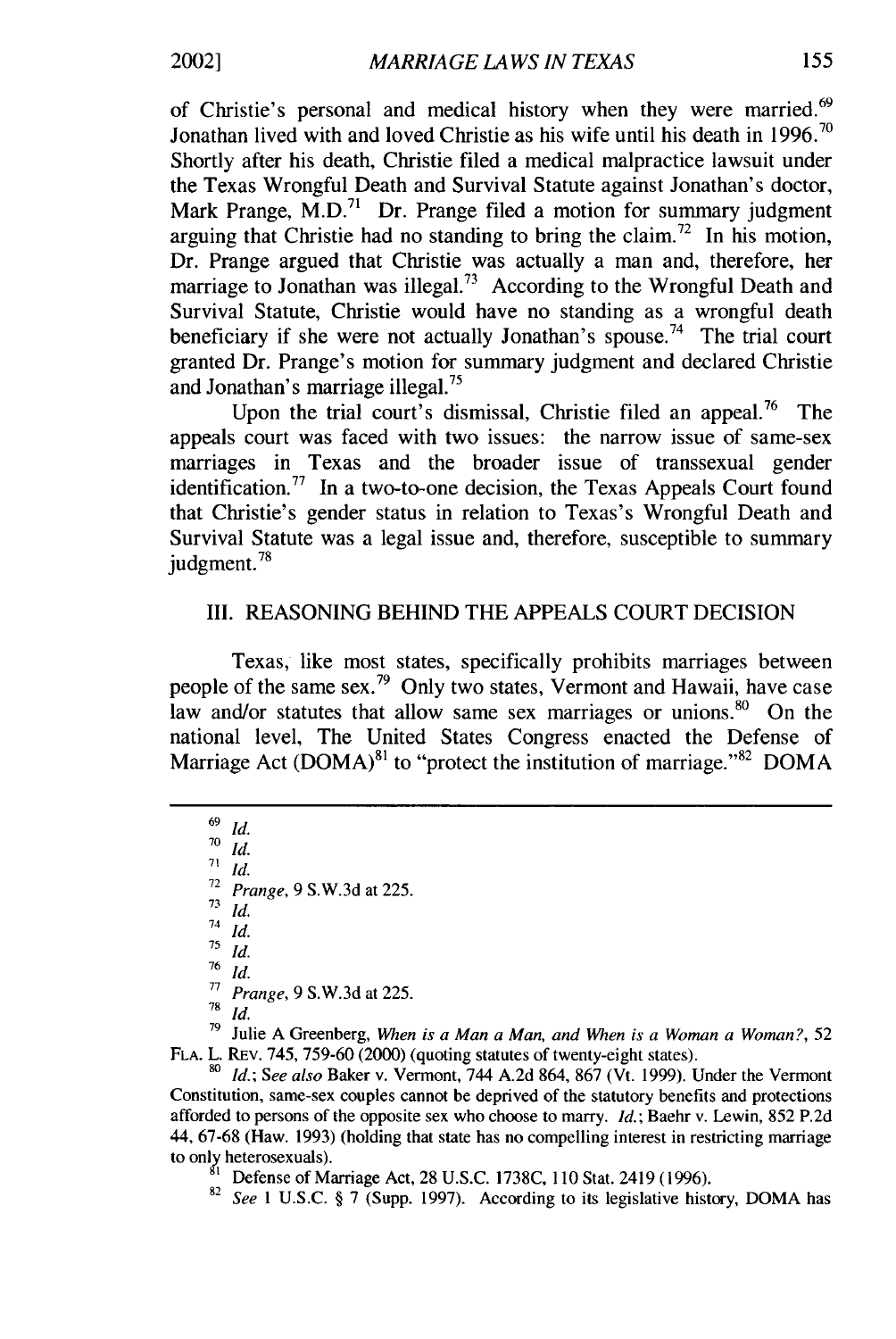defines marriage for federal purposes as a legal union between one man and one woman. $83$  DOMA also provides that no state shall be required to recognize, in any way, a relationship between a same sex couple that is deemed a legal union by another state. $84$  This issue is further complicated with respect to transsexual relationships and is less obvious. $85$  Courts must first decide whether the person is a male or female and then they must determine the legality of the couple's marriage. $86$  Given the lack of case law and legislative support on transsexual marriages throughout the country, the Texas Appeals Court based its opinion on earlier cases involving transsexual gender determination.<sup>87</sup>

Two methods for determining gender have been developed in response to this legal question.<sup>88</sup> The first method, which was used by the Texas Appeal Court, focuses on chromosomes and birth genitalia.<sup>89</sup> Under this method, Christie is a male because she was born with male genitalia and although it may have been changed, she still has male chromosomes in her genetic makeup.<sup>90</sup> The second method focuses on self-identification.<sup>91</sup> Self-identification is how the person feels and which gender he or she identifies with. $92$  Under this method, although Christie was born a male, she would be considered a female because for most of her life she has felt more like a woman and strongly identifies herself as female.<sup>93</sup> An important step to understanding the court's reasoning and interpretation of transgender people and their relationships is to review the history of case law that addresses this issue.<sup>94</sup>

As early as 1970, England determined the legitimacy of a marriage between a transgender female and her male partner with the decision in

**<sup>87</sup>***Prange,* 9 S.W.3d at 226-29.

**<sup>88</sup>***Id.; See also* Julie A. Greenberg, *When is a Man a Man, and When is a Woman a Woman?,* 52 **FLA.** L. REV. 745, 754-55 (2000) (reviewing Justice Hardberger's opinion and discussion of case law).

**9** *Id.*

two primary purposes, "to defend the institution of traditional heterosexual marriage" and "to protect the rights of the states to formulate their own public policy regarding the legal recognition of same-sex marriages." 28 U.S.C. § 1738C (West Supp. 1998).

<sup>83</sup>*Id.*

<sup>84</sup>*Id.*

<sup>&</sup>lt;sup>85</sup> Julie A. Greenberg, *When is a Man a Man, and When is a Woman a Woman?*, 52 **FLA.** L. REV. 745, 758-60 (2000) (explaining sex designations on official records as possibly inconsistent with marrying sex role).  $\frac{6}{5}$ 

<sup>89</sup>*Id.*

<sup>91</sup> *Id.*

<sup>92</sup>*Id.*

**<sup>93</sup>***Prange,* 9 S.W.3d at 226-29; *See also* Julie A. Greenberg, *When is a Man a Man, and When is a Woman a Woman?,* 52 **FLA.** L. REV. 745, 754 (2000).

*<sup>94</sup>See infra* notes 92-120 and accompanying text.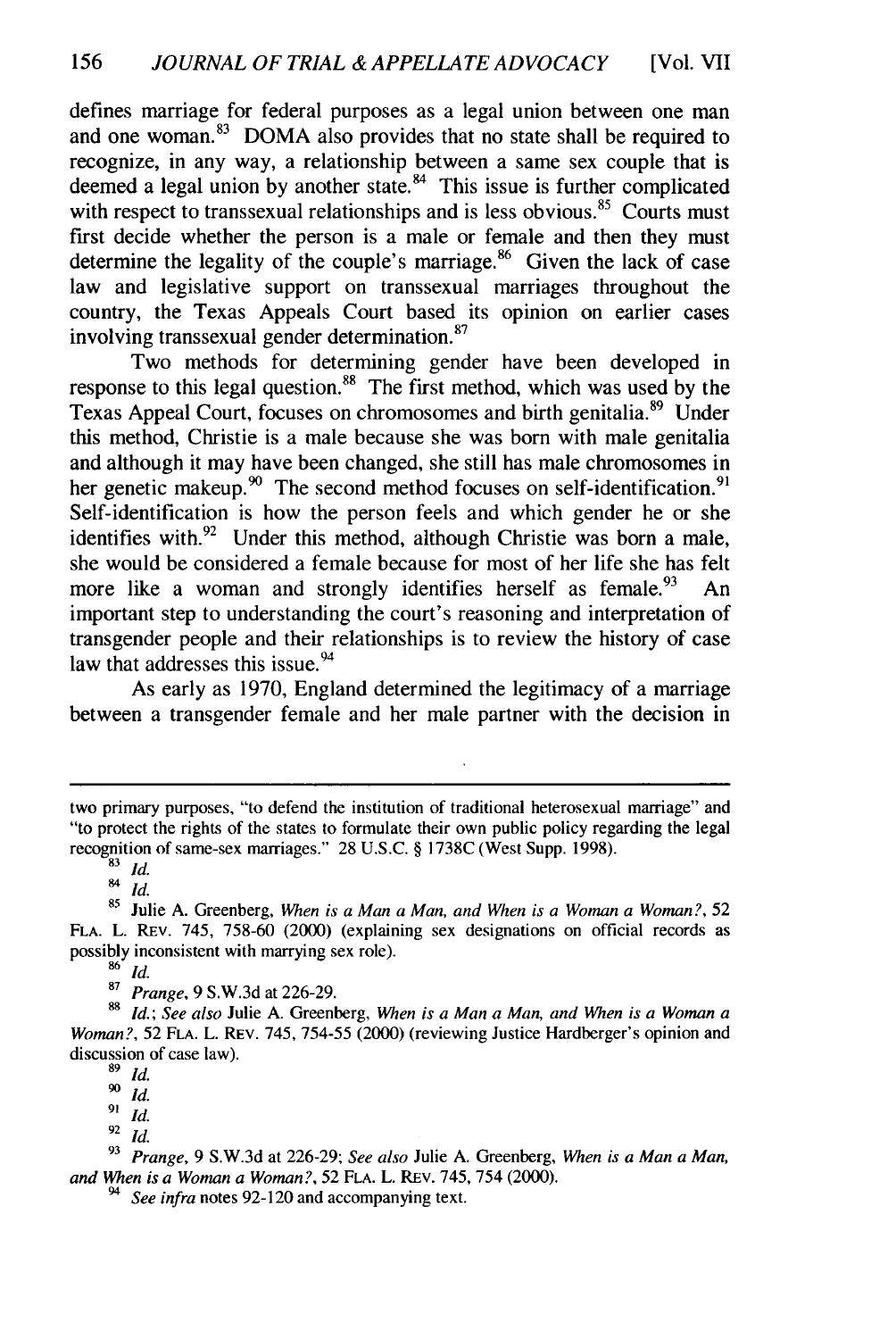*Corbett v. Corbett.*<sup>95</sup> Several doctors testified during the trial and, based on their testimony, the court focused on four criteria for determining a sexual identity.  $96$ <sup>I</sup> In evaluating a person's gender, the court relied on chromosomal, gonadal, genital, and psychological factors in reaching its conclusions. $97$  The court reasoned that one's biological makeup is fixed at birth and cannot be changed either by the natural development of opposite sex organs or by medical or surgical procedures.98 So, like *Littleton,* the English court stated that the transsexual's operation and changing of sex organs did not affect her true sex and, therefore, she could not legally marry her male partner.<sup>99</sup> The court stated specifically that individuals cannot determine their own sex by their own acts or by medical operations. $100$ 

The first case dealing with transsexual marriages in the United States arose out of New York in  $1971$ <sup>101</sup> The case of *Anonymous v.* Anonymous<sup>102</sup> was somewhat complicated because, at the time of the marriage ceremony, the defendant's sex had not yet been changed through operative procedures.<sup>103</sup> In addition, the husband was not aware that his wife was actually a man. $^{104}$  The court found the marriage to be void, reasoning that "marriage is and always has been a contract between a man and woman." $105$ 

- $\frac{98}{99}$  *Id.* at \*16-17.
- **99 Id.** at "16-17.
- **'oo** Corbett, at **\*16-17.**

101 Anonymous v. Anonymous, 67 Misc. 2d 982, 983 (NY Sup. Ct.1971). Plaintiff sought to have his marriage invalidated after discovering that his wife was actually a man. *Id.* at 983. Plaintiff argued that he didn't know at the time of the ceremony that the defendant was actually a man. *Id.* at 983. The defendant argued that, at the time of the ceremony, he intended to have an operation to change his sex and then informed the plaintiff when the operation had been completed. *Id.* at 983-84. The court decided that no marriage contract had been created and the subsequent surgery was irrelevant. *Id.* at 983- 84.

<sup>102</sup> 67 Misc. 2d 982 (NY Sup. Ct.1971).

103 *Id.* at 983.

104 *Id.* at 984.<br><sup>105</sup> *Id.* at 984.

*Id.* at 984.

**<sup>95</sup>***See* Corbett v. Corbett, [1970] P 83, [1970] 2 All ER 33, [1970] 2 WLR 1306, (48 MLR 82). Petitioner sought to have his marriage invalidated because his wife, at the time of the ceremony, was actually a man. *Id.* at **\*3.** Respondent denied the allegation that she was a male at the time of the wedding ceremony. *Id.* at **\*3.** She admitted that for many years she had been regarded as male but had undergone an operation for the construction of a vagina before the ceremony. *Id.* at **\*3.** She then argued that petitioner was not entitled to nullity of the marriage because he was fully aware of the circumstances well before the ceremony occurred. *Id.* at **\*3.**

 $\frac{96}{97}$  *Id.* at \*12.

 $\frac{97}{98}$  *Id.* at \*15.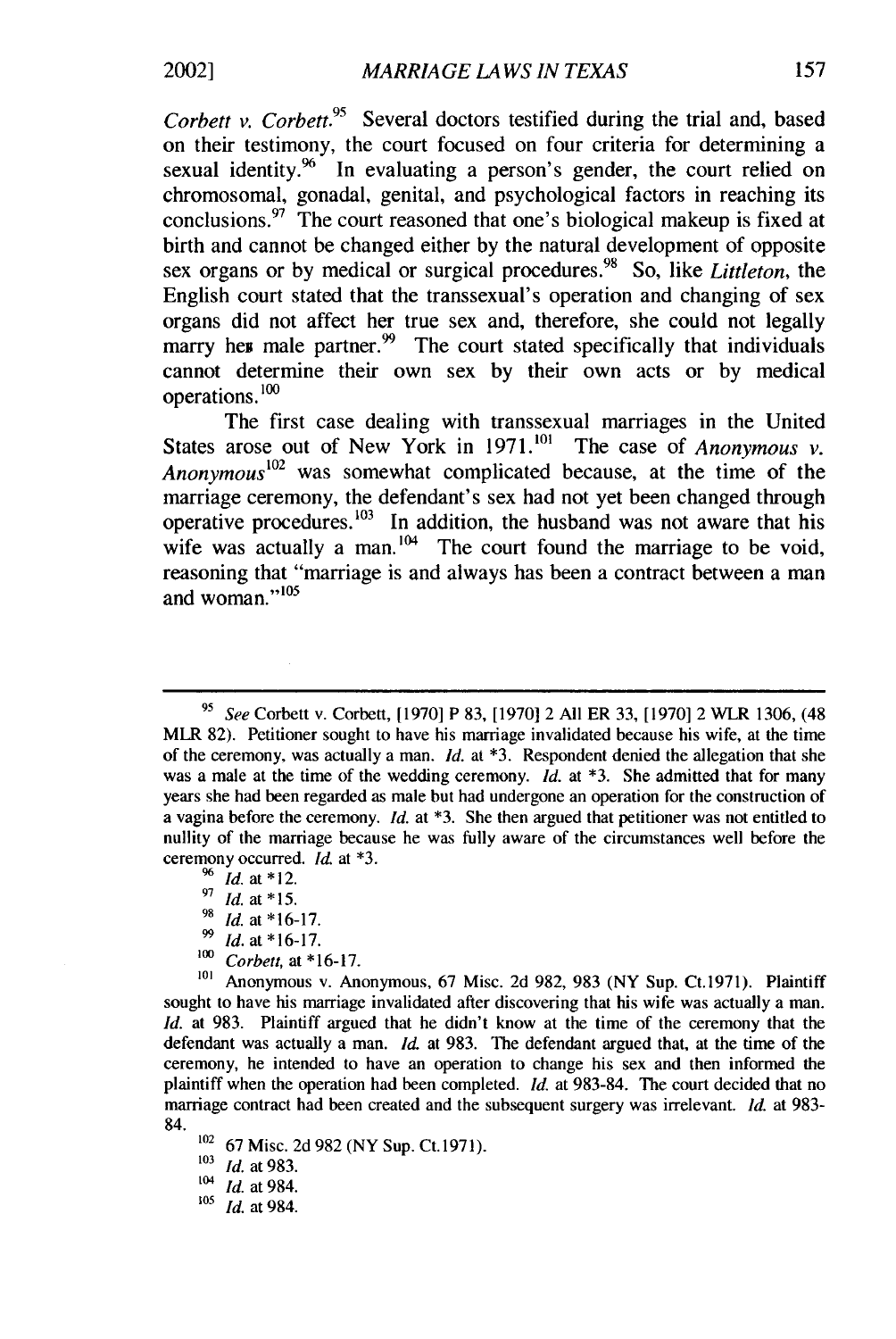A few years after *Anonymous,* New Jersey, in *M.T. v. J.T., "* took a step toward validating a marriage between a transsexual wife and her husband.<sup>107</sup> Upon their separation, the wife sued for support and maintenance in an attempt to exercise her rights stemming from their marital union. $108$  In response to the suit, the husband argued that the marriage was null and void because his wife was actually a man.<sup>109</sup> The wife argued that at the time she and her husband first met, she was a man living as a woman.<sup>110</sup> After dating for some time, he helped her "become a woman" and they subsequently were married.<sup> $111$ </sup> During the trial, the wife's doctor testified that "gender identity is a sense, a total sense of self as being masculine or female; it pervades one's entire concept of one's place in society".<sup>112</sup> The court found for the wife reasoning:

if the psychological choice of a person is medically sound, not a mere whim, and irreversible sex reassignment surgery has been performed, society has no right to prohibit the transsexual from leading a normal life. Are we to look upon this person as an exhibit in a circus sideshow? What harm has said person done to society? The entire area of transexualism is repugnant to the nature of many people within our society. However, this should not govern the legal acceptance of a fact. $^{113}$ 

The court also affirmed the lower court's decision in stating that there are no legal or public policy reasons to deny the person's gender identification. $114$ 

In 1987, Ohio had its chance to choose between validating or invalidating a post-operative female's marriage.<sup>115</sup> Unfortunately, in  $\overline{I}n$  re *Ladrach,* **16** Ohio followed the *Anonymous* case by rejecting the reasoning

**<sup>&#</sup>x27;06 355** A.2d 204 (NJ Super. Ct. 1976).

**<sup>10&#</sup>x27;** M.T. v. J.T., 355 A.2d 204, 211 (NJ Super. Ct. 1976) (considering plaintiff member of female sex for marital purposes). *See also* Anonymous v. Anonymous, 67 Misc. 2d 982, 983 (NY Sup. Ct. 1971).

<sup>&</sup>lt;sup>108</sup> *M.T.*, 355 A.2d at 205.

<sup>&</sup>lt;sup>109</sup> *Id.* at 204.<br><sup>110</sup> *Id.* at 205.

 $\frac{1}{11}$  *Id.* at 205.

**<sup>112</sup>** *M.T.,* 355 A.2d at 205-6.

<sup>&</sup>lt;sup>113</sup> *Id.* at 207.

<sup>114</sup>*Id.* at 210-11.

**<sup>115</sup>** *In re* Ladrach, 513 N.E.2d 828, 828, (OH Sup. Ct. 1987). Petitioner initially requested a name change from Edward Franklin Ladrach to Elaine Frances Ladrach which was granted. *Id.* at 829. Petitioner then applied for a marriage license for her and her fiancé which was denied. *Id.* at 829.<br><sup>116</sup> 513 N.E.2d 828 (OH Sup. Ct. 1987).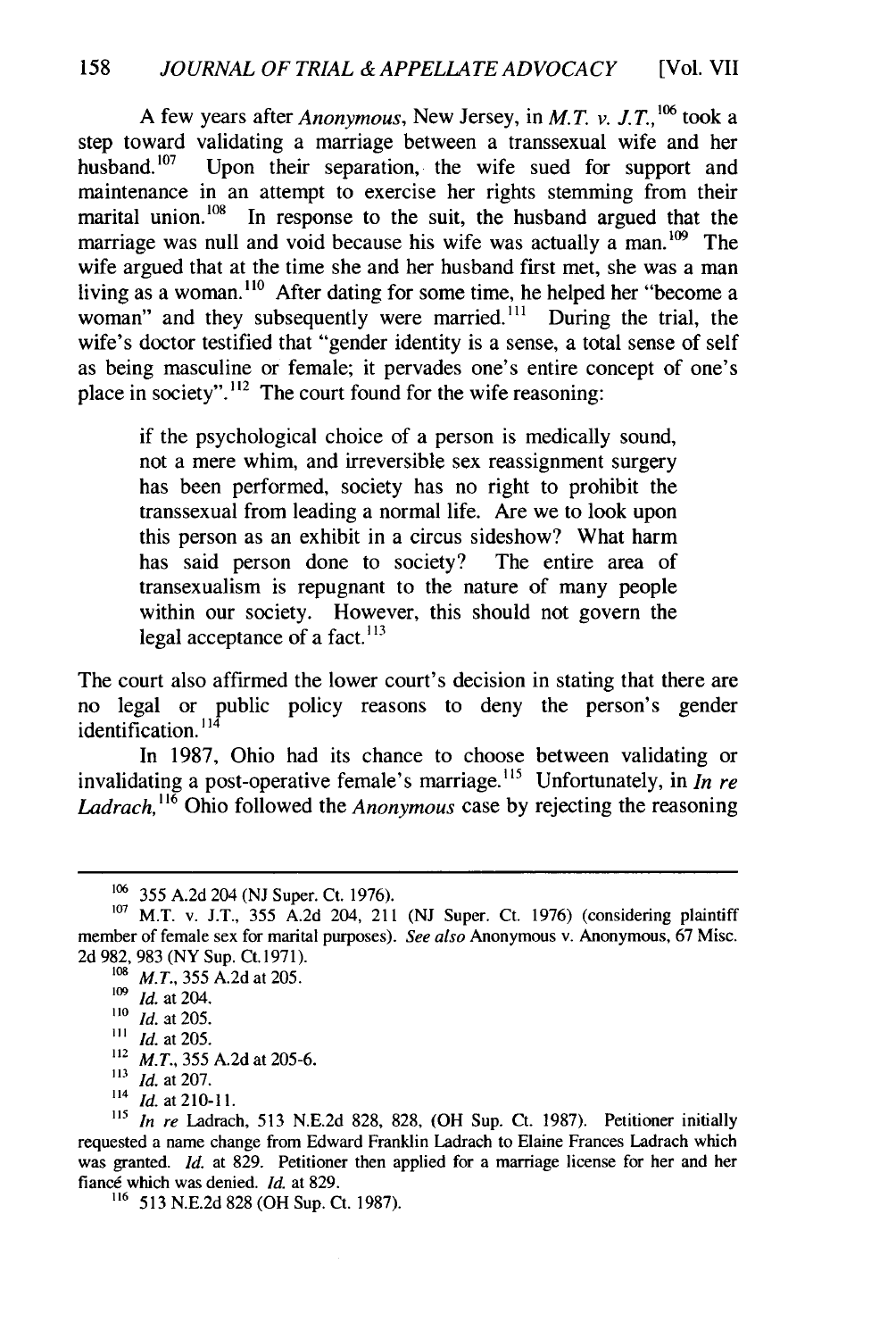used in  $M.T$ . <sup>117</sup> The court determined the transsexual's gender based on her anatomical status at birth.118 The transsexual in *Ladrach* was not legally able to marry another male because she had been born a male.<sup>119</sup> The court deferred to the state legislature in its decision noting that the state legislature was better suited to debate and decide the issue.  $120$ 

New Zealand has approached this issue of transsexual marriage from a different perspective.<sup>121</sup> In a non-reported case, a court in New Zealand was more concerned with the contradiction created by a decision outlawing transsexual marriages than a decision allowing transsexual marriages. $1^{22}$  The concern was that:

if a post-operative transsexual female was deemed a male, she could marry a woman, in what would to all outward appearances be a same-sex marriage. The question would then become whether courts should approve seemingly heterosexual marriages between post-operative transsexual female and a genetic male, rather than an apparent same-sex marriage between a post-operative transsexual female and a genetic female.<sup>123</sup>

Unfortunately, the United States has been unable to avoid this contradiction and is now faced with couples that appear to be same-sex legally attaining marriage licenses while other same-sex and transsexual couples are denied this same right.<sup>124</sup> Not only are states responsible for this contradiction, they have added to the confusion by allowing postoperative transsexuals to legally change their name and amend their birth certificates. 125 The *Littleton* court was aware of this disparity and chose to overlook it.<sup>126</sup> Some Justices on the Texas Appeals Court voiced their

<sup>114</sup>*Prange,* 9 S.W.3d at 229-33; *See also* Julie A. Greenberg, *When is a Man a Man, and When is a Woman a Woman?,* 52 FLA. L. REV. 745, 754 (2000); PlanetOut News Staff, *Transwoman Skirts Marriage Law,* (10/17/2000) *available at* PLANETOUT.COM.; PlanetOut News Staff, *Texas Licenses Lesbian Marriage,* (9/7/2000), *available at* PLANETOUT.COM.; PlanetOut News Staff, *Texas Trans-Marriage Two-Step,* (8/30/2000), *available at* PLANETOUT.COM.

**<sup>117</sup>***In re* Ladrach, 513 N.E.2d at 832; *See also M.T..,* 355 A.2d at 211 : Anonymous v. Anonymous, 67 Misc. 2d 982, 984 (NY Sup. Ct.1971).

<sup>&</sup>lt;sup>118</sup> *In re Ladrach*, 513 N.E.2d at 832.

**<sup>&</sup>quot;9** *Id.* at 832.

<sup>120</sup> *Id.* at 832.

**<sup>&</sup>quot;'** M. v. M., N.Z.L.R. 30 May 1991, S. Ct. of NZ; *See* Littleton v. Prange, 9 S.W.3d 223, 229 (Tex. App. 1999) (quoting Mary Coombs, *Sexual Dis-Orientation: Transgendered People and Same-Sex Marriage,* 8 UCLA WOMEN'S L.J. 219, 250 & n. 137 (1998)).

<sup>122</sup> M. v. M., NZLR, 30 May 1991, S. Ct. of NZ.

<sup>123</sup> *id.*

<sup>&</sup>lt;sup>125</sup> *See supra* notes 23-41 and accompanying text.

**<sup>126</sup>***Prange,* 9 S.W.3d at 229-33.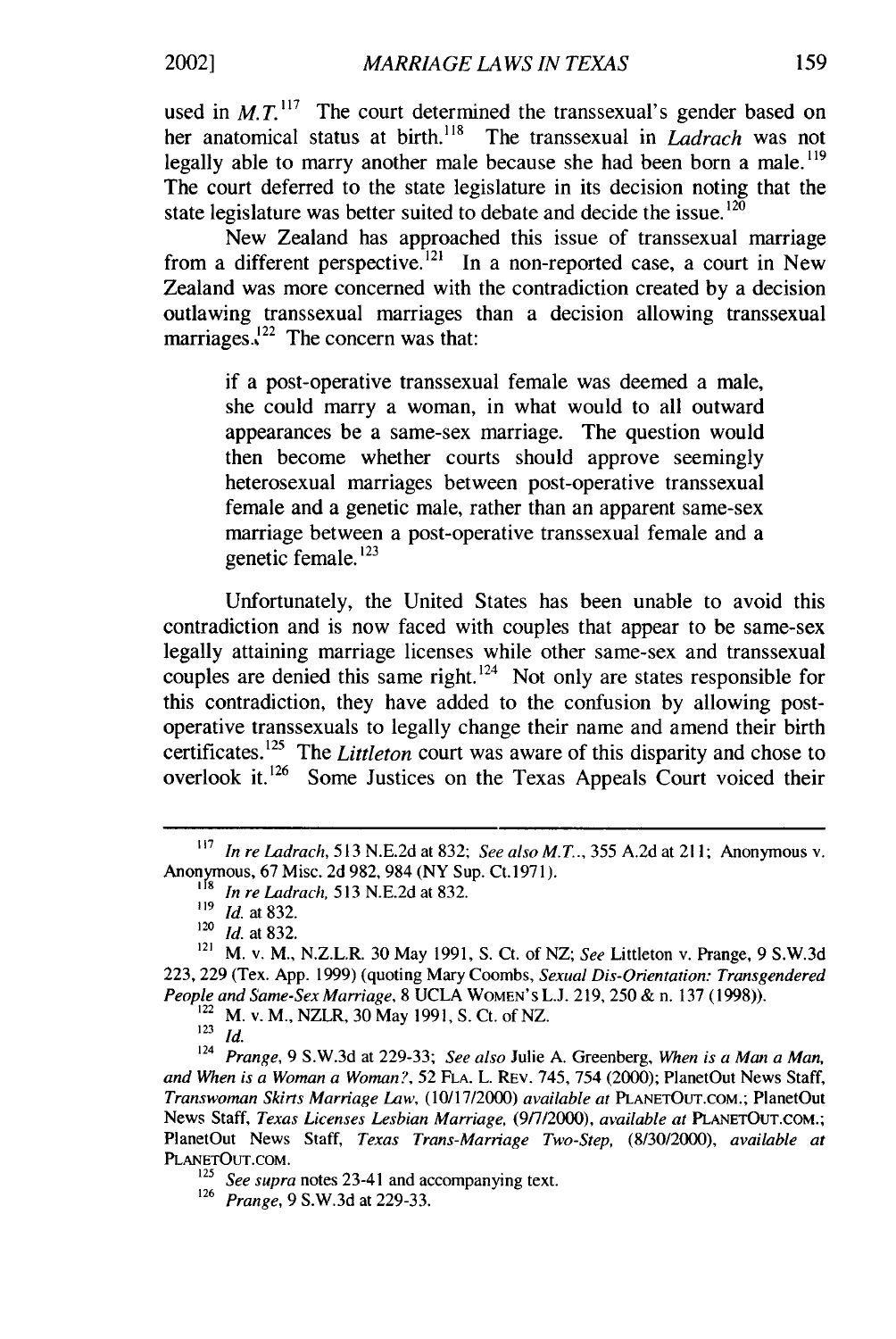concerns over the failure of the majority to recognize transsexuals in the way by which they identify themselves.  $^{127}$  However, these concerns were unconvincing to the majority of the court.<sup> $128$ </sup> In her dissenting opinion in the *Littleton v. Prange* case, Justice Lopez stressed that Christie's gender status is a factual question and, therefore, should be presented to and determined by a jury.<sup>129</sup> Justice Lopez was focused on avoiding the Justice Lopez was focused on avoiding the contradiction created by this decision. $130$ 

The *Littleton* court reasoned that sex labels for transsexuals should be determined by their birth gender.<sup>131</sup> In essence, this is a decision to be made by an attending nurse upon a baby's delivery.<sup>132</sup> The nurse examines the child at that time and notes the child's gender on the birth certificate accordingly.<sup>133</sup> If the baby has a penis and scrotum, it is a male; if it has a vagina, it is a female.<sup>134</sup> Until recently, there was no examination of chromosomes or DNA.135 Most states, however, have come to realize that there is some inaccuracy in gender determination and, therefore, allow people to amend their birth certificates based on chromosomal makeup.<sup>136</sup> Once the birth certificate is amended, it voids the original. $137$  Justice Lopez argued that it was unjust for the Appeals Court to recognize Christie as a male when the state of Texas recognized her as a female.<sup>138</sup> Furthermore, if the gender of a baby is determined by examining the child's genitalia, a visual examination should also be done to determine the gender of a transsexual. **1 39**

Most people are unaware of the state's power to determine an individual's gender and actual identity.<sup>140</sup> The state has a formal role in deciding who will be mothers, fathers, wives, and husbands.<sup>141</sup> Each of these "identities" has serious legal and social implications.<sup>142</sup> It is typically obvious and non-controversial when the state identifies an individual's gender.<sup>143</sup> In the case of transsexuals, however, it is far from obvious and

**<sup>127</sup>***Id.* (Lopez, J. dissenting opinion). **<sup>128</sup>***Id.* **<sup>129</sup>***Id.* at **232** (Lopez, J. dissenting opinion). **<sup>130</sup>***id. <sup>131</sup>Prange,* 9 S.W.3d at 232 (Lopez, J. dissenting opinion). **<sup>132</sup>***Id.* **<sup>133</sup>***Id.* at 232-33. *'4 Id.* at 233. **131 Id.** at 233. **<sup>136</sup>***Prange,* 9 S.W.3d at 233 (Lopez, **J.** dissenting opinion). **<sup>137</sup>***Id.* **<sup>138</sup>***Id. <sup>139</sup>Id.* <sup>140</sup> Julie A. Greenberg, *When is a Man a Man, and When is a Woman a Woman?*, 52 **FLA.** L. REv. 745, **757 (2000). 141** *Id.* at 758. *'42 Id.* at 758. *<sup>143</sup>Id.* at 758.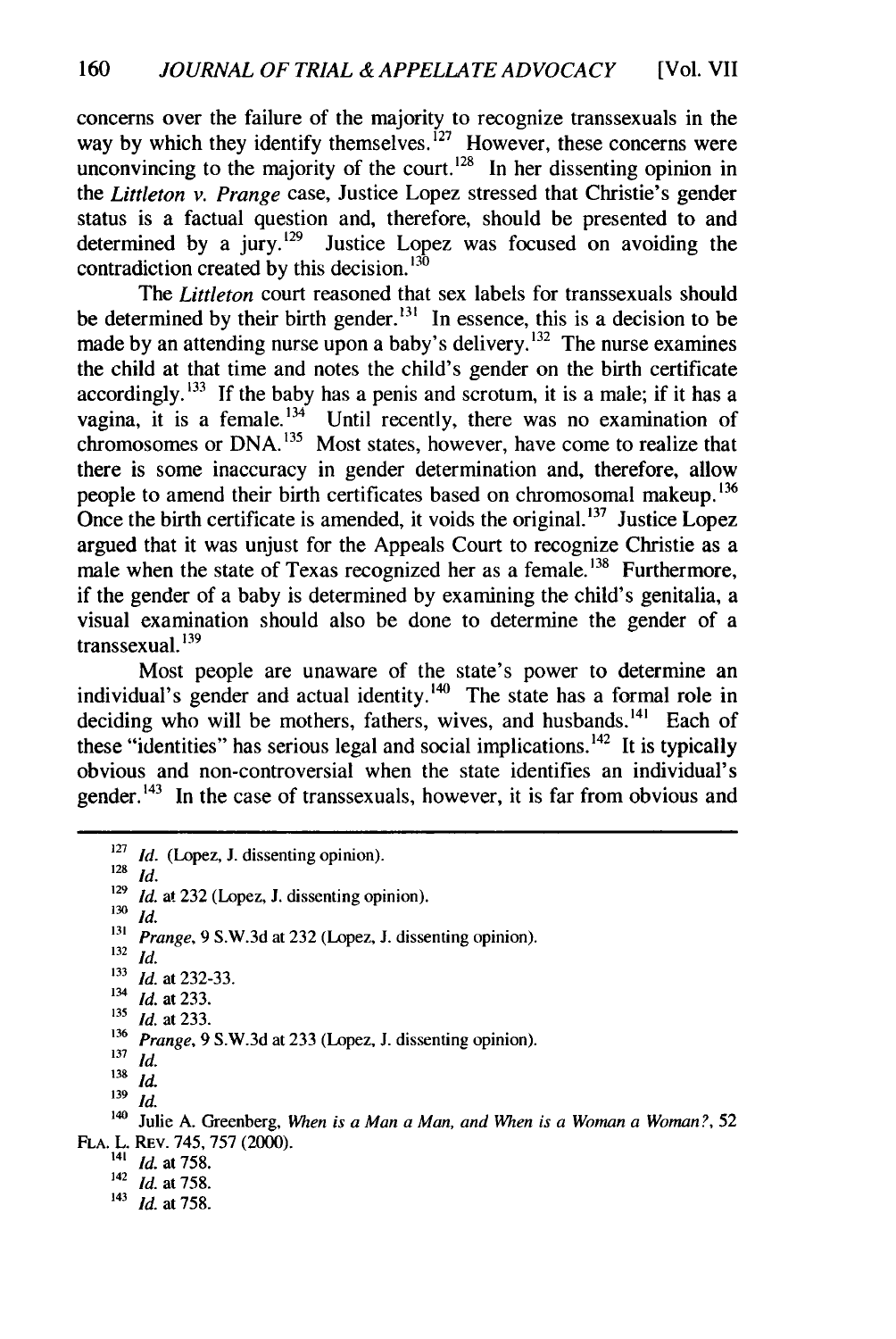very controversial.<sup>144</sup> As noted previously, many state legislatures have adopted guidelines that allow people, like post-operative transsexuals for example, to change their gender status on official documents such as birth certificates and passports.  $45$  When we step into the "sacred institution of marriage," however, those guidelines and changes are ignored.<sup>146</sup> States argue that they have an interest in limiting marriages to heterosexual unions and are, therefore, allowed to ignore such guidelines and changes.<sup>147</sup> Every state, except Hawaii and Vermont, has adopted statutes that prohibit same-sex marriages.<sup>148</sup> Congress further solidified this that prohibit same-sex marriages.  $148$ societal interest by enacting DOMA, which refers to a spouse as a person of the opposite sex only. $^{149}$ 

When the courts and legislatures decided to prohibit same-sex marriages and to define the parties eligible to get married, they were only thinking of gay and lesbian unions.<sup>150</sup> The growing presence and acknowledgement of post-operative transsexuals is a fairly new occurrence in society due to advances in medical procedures.<sup>151</sup> Now that transsexuals have been added to the ban on same-sex marriages, it is important to examine the reasons behind this limitation. **<sup>1</sup> 52**

The same-sex marriage has become an increasing topic of debate in both today's society and today's politics.<sup>153</sup> An open and visible gay and lesbian community is growing and becoming a stronger force in today's society and politics.  $154$  More and more gay men and women are no longer hiding in the closet and are getting involved in fighting for their right to marry.<sup>155</sup> As seen in Hawaii and Vermont, society is starting to take steps to acknowledge and accept the presence and rights of gay men and

2002]

*<sup>&#</sup>x27;44 Id.* at 758.

<sup>145</sup> Julie A. Greenberg, *When is a* Man a Man, *and When is a* Woman *a Woman?, 52* **FLA.** L. REV. 745, 758 (2000).

*<sup>,46</sup> Id.* at 759. <sup>147</sup>*Id.* at 759.

<sup>148</sup>*Id.* at 759; *See also* 15 V.S.A. §1201 (2001); 5 H.R.S. §572-1 (1985).

*<sup>&#</sup>x27;49 Id* at 759.

<sup>&</sup>lt;sup>150</sup> Julie A. Greenberg, *When is a Man a Man, and When is a Woman a Woman?*, 52 **FLA.** L. REV. 745, 760 (2000).

*<sup>151</sup> Id.*

 $152 \frac{152}{1}$ 

<sup>153</sup>*See* Julie A. Greenberg, *When is a Man a Man and When is a Woman a Woman?,* 52 **FLA.** L. REV. 745, 762-63 (2000); *See also* Phyllis Randolph Frye, Alyson Dodi Meiselmann, *Symposium: "Family" and The Political Landscape for Lesbian, Gay, Bisexual and Transgender People (LGBT): Article Same-Sex Marriages Have Existed Legally in the United States for a Long Time Now,* 64 ALB. L. REV. 1031 (2001).

<sup>&</sup>lt;sup>154</sup> Greenberg, Julie A., *When is a Man a Man and When is a Woman a Woman?*, 52 **FLA.** L. REV. 745, 763-64 (2000).  $155$   $1d$ .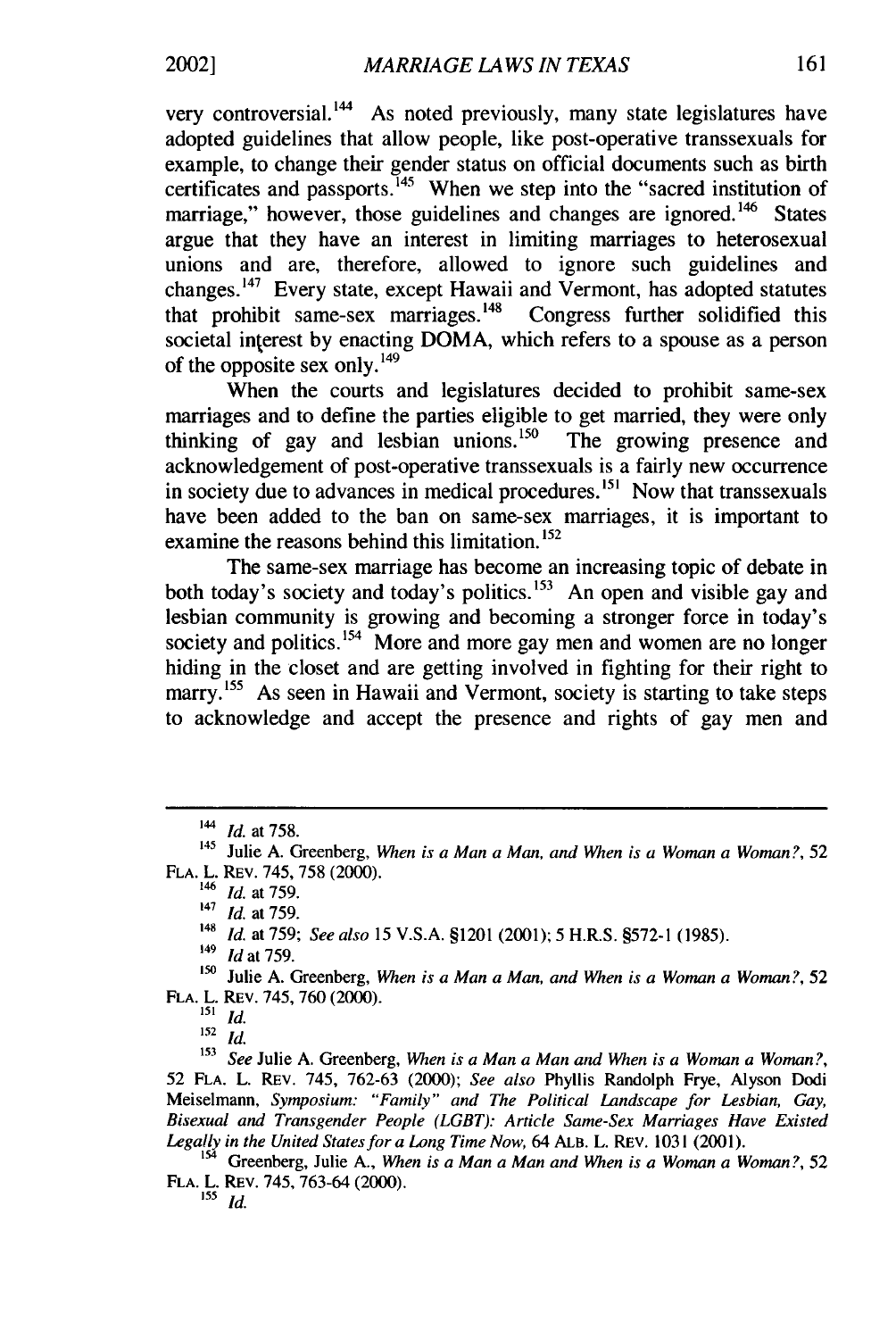woman.<sup>156</sup> Many states, however, still make the traditional arguments against same-sex marriages. <sup>157</sup>

The traditional arguments made by courts and politicians against unions between people of the same sex fall into four categories:

(1) marriage has always been a union between one man and one woman and same sex marriages violates the tradition and morals of society; (2) traditional marriage is both a core of our civilization and an institution currently under threat; putting same sex relationships on the same level as traditional marriages would undermine the status that is necessary to preserve traditional marriage; (3) marriage is a vehicle for procreation; the essence of marriage is the potentially procreative marital sexual act; and such an act cannot occur in a same-sex relationship; and (4) same sex marriages pose a risk to children because of a threat to moral values and the possibility that children would be raised in less than an ideal household arrangement containing a mother and father.  $158$ 

Applying these concepts, it is difficult to rationalize and understand the Littleton decision.<sup>159</sup>

The Texas Appeals Court in *Littleton* arguably invalidated a marriage that "appeared" to be heterosexual--a union that would likely have had less effect on traditional marriage views. **160** Consequently, the court's ruling allows for the validation of what now looks like a same-sex marriage.<sup>161</sup> The court's decision has put post-operative transsexual homosexual marriages on the same level as traditional marriages.  $^{162}$  For this reason, the arguments against same-sex marriages shed little light on the *Littleton* decision and reasoning.<sup>163</sup> The Texas Appeals Court and many other courts across the country have failed to analyze the values that they are looking to preserve in addition to the ramifications of their decisions and reasoning.'64 Some judges have also failed to look at the potential good that may result from legalizing a transsexual's marriage.<sup>165</sup>

- <sup>161</sup>*id.*  $162 \frac{10}{14}$
- <sup>163</sup>*Id.*
- 
- *<sup>164</sup>Prange,* 9 S.W.3d at 229-3 1.

<sup>165</sup>*Id.; See also* Julie A. Greenberg, *When is a Man a Man, and When is a Woman a Woman?,* 52 **FLA.** L. REv. 745, 765-6 (2000).

<sup>156</sup>*Id.; See also* 15 V.S.A. §1201 (2001); 5 H.R.S. §572-1 (1985).

**<sup>157</sup>***Id.*

<sup>158</sup>*Id.*

*<sup>159</sup>Prange,* 9 S.W.3d at 229-3 1.

*<sup>160</sup>Id.*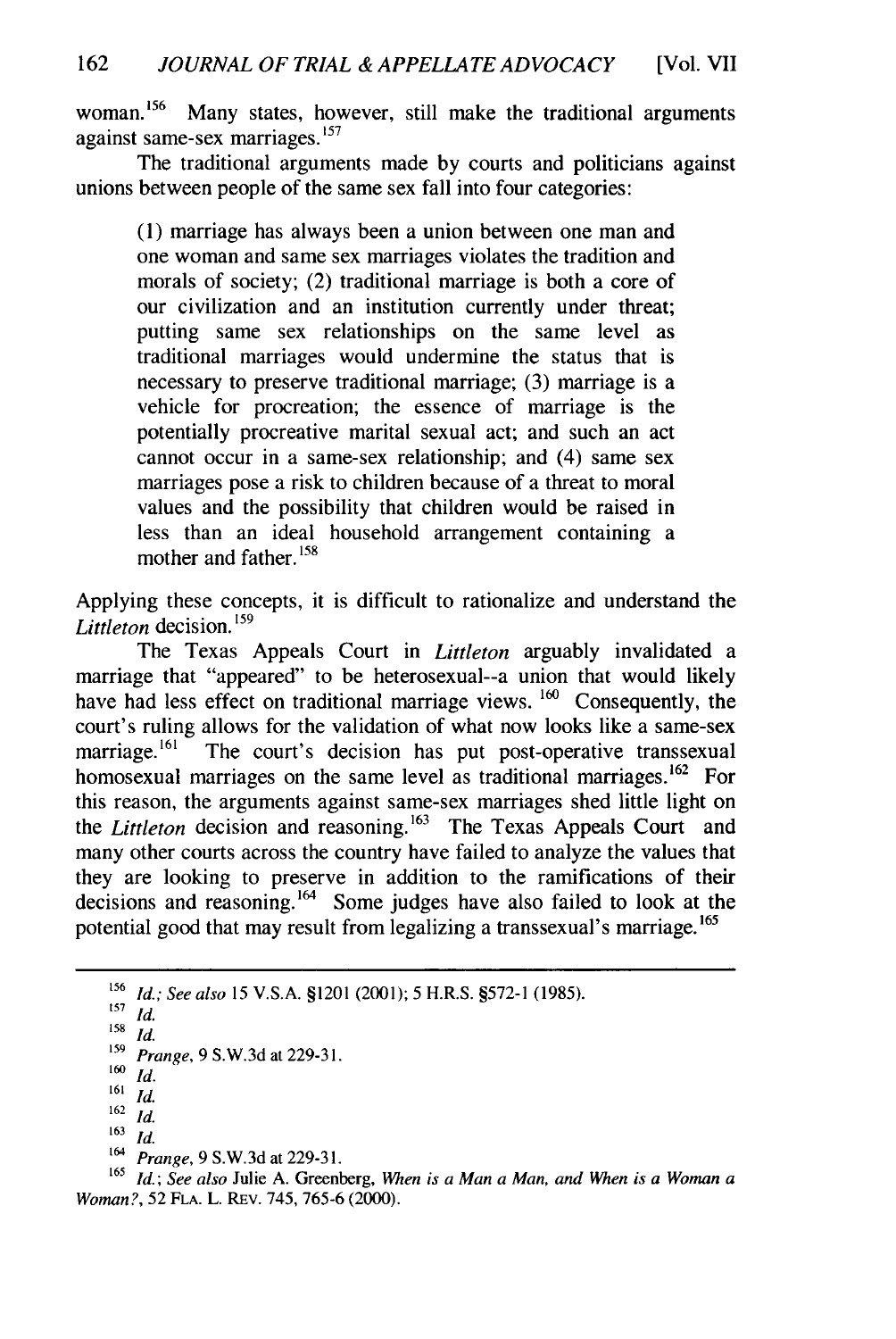By validating Christie's marriage to Jonathan, the court could have helped remove some of the conflicting perspectives between the medical field and the legal field with regards to transsexuals.166 In essence, the law could conform to what medicine is saying about transsexuals. <sup>167</sup> Currently, the areas of medicine and psychology argue that gender identity is more than chromosome and genitalia.168 These fields of science have created and improved methods for helping transsexuals attain the physical and psychological gender that they identify with. $169$  These methods include therapy, hormone treatments, and surgery. **<sup>1</sup> 7 0**

By allowing transsexuals to marry, the court also could have made some consistency in the  $\text{law}$ . <sup>171</sup> A reasoning that found Christie to be a female would have conformed with the legislature's position on permitting transsexuals to change their birth certificates.<sup>172</sup> By stating that Christie was, factually and legally, a female, the court would have more accurately represented society's view on same-sex marriages.<sup>173</sup> Like gay men and women, transsexuals desperately seek acceptance and acknowledgment in society.<sup> $174$ </sup> They seek to have their gender recognized by society but are too often forced to live in the closet and hide who they truly are.<sup>175</sup> Most importantly, the court could have made a positive social impact on Christie and other transsexuals.<sup>176</sup>

## IV. CURRENT TRENDS STEMMING FROM THE *LITTLETON* DECISION

Like all other U.S. citizens, transsexuals can be involved in two types of marriages: same-sex marriages or opposite-sex marriages. **177** As a

<sup>172</sup>*Id.* at 766. *See also Prange,* **9** S.W.3d at 229-3 1.

1*0. at 100. See also I tange*, *7 S.W.Sa at 227-31.*<br><sup>173</sup> Julie A. Greenberg, *When is a Man a Man and When is a Woman a Woman?, <sup>52</sup>* **FLA.** L. REv. 745, 766 (2000). *See also Prange,* 9 S.W.3d at 229-31.

FLA. L. REV. 745, 766 (2000). *See also Prange*, 9 S.W.3d at 229-31.<br><sup>174</sup> Julie A. Greenberg, *When is a Man a Man and When is a Woman a Woman?*, 52 **FLA.** L. REv. 745, 766 (2000).

*175 Id.*

176 *Id.* at 765; *See also Prange*, 9 S.W.3d at 229-31.

**<sup>177</sup>***See* Frye, Phyllis Randolph, Meiselmann, Alyson Dodi. *Symposium: "Family" and The Political Landscape for Lesbian, Gay, Bisexual and Transgender People (LGBT): Article Same-Sex Marriages Have Existed Legally in the United States for a Long Time* Now, 64 **Alb.** L. Rev. 1031, 1033-45 (discussing Texas Appeals Court reasoning and legal definition of sex).

*<sup>166</sup>Prange,* 9 S.W.3d at 229-31; *See also* Julie A. Greenberg, *When is a Man a Man, and When is a Woman a Woman?,* 52 **FLA.** L. REv. 745. 765-6 (2000).

<sup>167</sup>*See* Julie A. Greenberg, *When is a Man a Man, and When is a Woman a Woman?,* 52 **FLA.** L. REv. 745, 765-6 (2000).

<sup>168</sup> *Id.* at 765.

<sup>169</sup>*Id.* at 765.

<sup>170</sup> *Id.* at 765.

<sup>&</sup>lt;sup>171</sup> Julie A. Greenberg, *When is a Man a Man, and When is a Woman a Woman?*, 52 **FLA.** L. REv. 745, 765-66 (2000).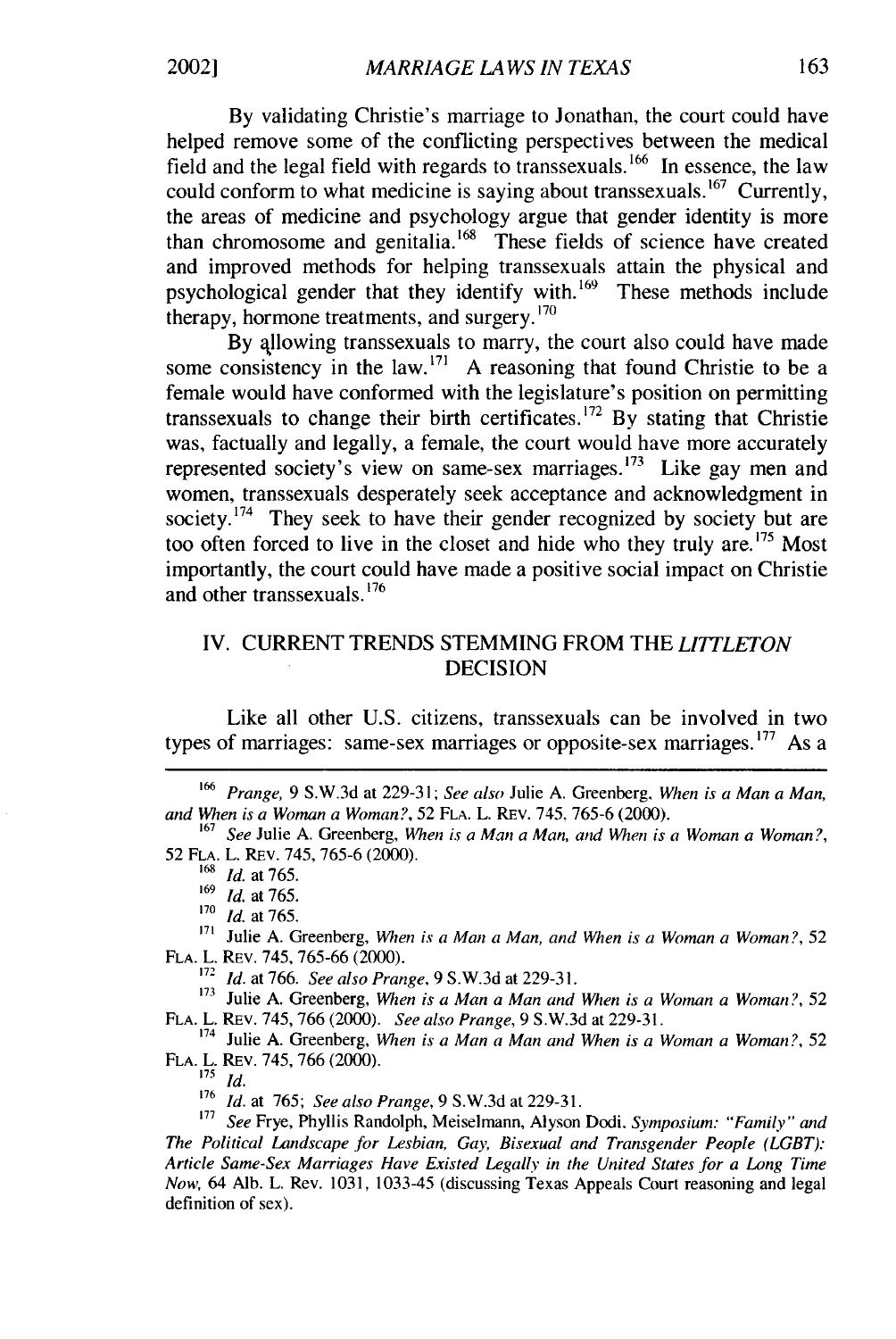result of the *Littleton* decision, however, the legality of these marriages has been switched.<sup>178</sup> Unlike citizens, transsexuals that physically appear to be in an opposite-sex union have been denied the right to marry.<sup>179</sup> Meanwhile, transsexuals that appear to be a same-sex union have been granted the right to marry.<sup>180</sup>  $48^\circ$  an unintended result of the Fourth Court's ruling that voided the straight-appearing, opposite-sex appearing, heterosexual-appearing marriage of Mrs. Littleton, some same-sex appearing marriage within the jurisdiction of the Fourth Court became  $\text{legal."}^{181}$  When a man marries a post-operative female, the marriage is void because according to many courts' reasoning, the post-operative female is still a male and, therefore, part of a homosexual union.<sup>182</sup> When a woman marries a post-operative female, however, the marriage is valid because, according to the same reasoning, the post-operative female is still a male and, therefore, part of a legal heterosexual union.<sup>183</sup>

Recently two states, Florida and Texas, have licensed lesbian transsexual marriages.  $184$  On September 16, 2000, Ms. Jessica Wicks and Ms. Robin Manhart Wicks were legally married in San Antonio, Texas.<sup>185</sup> Jessica's original birth certificate identifies her as a male and Robin's original birth certificate identifies her as female.<sup>186</sup> Jessica underwent sex reassignment surgery and became a post-operative transsexual female.<sup>187</sup> In Florida, on October 15, 2000, Ms. Bonnie Earle and Ms. Donna Schwartz were legally allowed to marry each other.<sup>188</sup> In 1997, Florida enacted a law denying the legal rights of marriage to same-sex couples.<sup>189</sup>

*"0 Id.* at 1038-39. **,81** *Id.* at 1033.

**<sup>178</sup>***Id.* at **1038;** *seealso* Prange, **9** S.W.3d at 229-31.

**<sup>179</sup>**See Phyllis Randolph Frye, Alyson Dodi Meiselmann, Symposium: "Family" and The Political Landscape for Lesbian, Gay, Bisexual and Transgender People (LGBT): Article Same-Sex Marriages Have Existed Legally in the United States for a Long Time Now, 64 Alb. L. Rev. 1031, 1035 (discussing Texas Appeals Court reasoning and legal definition of sex).

<sup>&</sup>lt;sup>182</sup> See Phyllis Randolph Frye, Alyson Dodi Meiselmann, Symposium: "Family" and The Political Landscape for Lesbian, Gay, Bisexual and Transgender People (LGBT): Article Same-Sex Marriages Have Existed Legally in the United States for a Long Time Now, 64 ALB. L. REV. 1031, 1037-40.

**<sup>183</sup> Id.** at 1038.

<sup>184</sup> **PlanetOut News Staff, Texas Licenses Lesbian Marriage, (9/7/2000), available at** PLANETOUT.COM (reporting on legally licensed couple Jessica Wicks and Robin Manhart Wicks); PlanetOut News Staff, Texas Trans-Marriage Two-Step, (8/30/2000), *available at* PLANETOUT.COM (reporting on transwoman's same-gender marriages).

**<sup>185</sup>** *Id.*

<sup>186</sup> *i* 

<sup>187</sup>  $\frac{10}{14}$ 

**<sup>188</sup>** PlanetOut News Staff, Transwoman Skirts Marriage Law, *(10/17/2000)* available at **PLANETOUT.COM** (reporting valid marriage of Bonnie Earle and Donna Schwartz in Daytona Beach, Florida).

 $189$  *Id.*